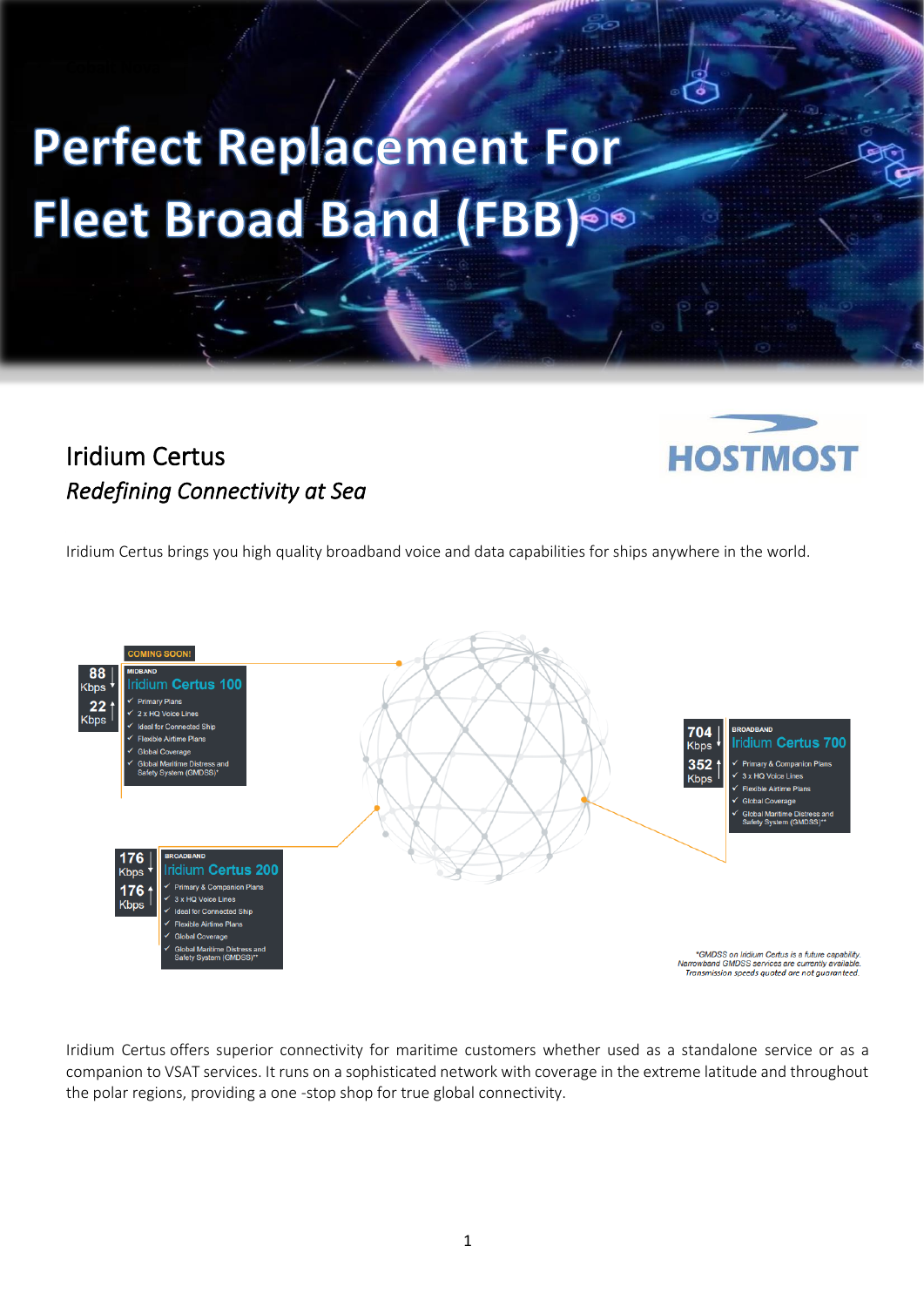

Iridium Certus runs on high-speed L-Band. L-Band is the lowest frequency commonly available for maritime satellite communications, meaning that the Iridium signal can penetrate clouds, fog, and rain better than higher frequency Kaand Ku- band signals.

Designed and built by world-class manufacturers with no moving parts, Iridium Certus maritime terminal are reliable and low maintenance. The small form-factor and lightweight equipment ensures ease of install and a streamlined upgrade path from existing service.

Customer can enjoy three high-definition voice lines, high-speed IP data and safety services in one robust marinegrade terminal.

## L-BAND PRODUCT COMPARISONS